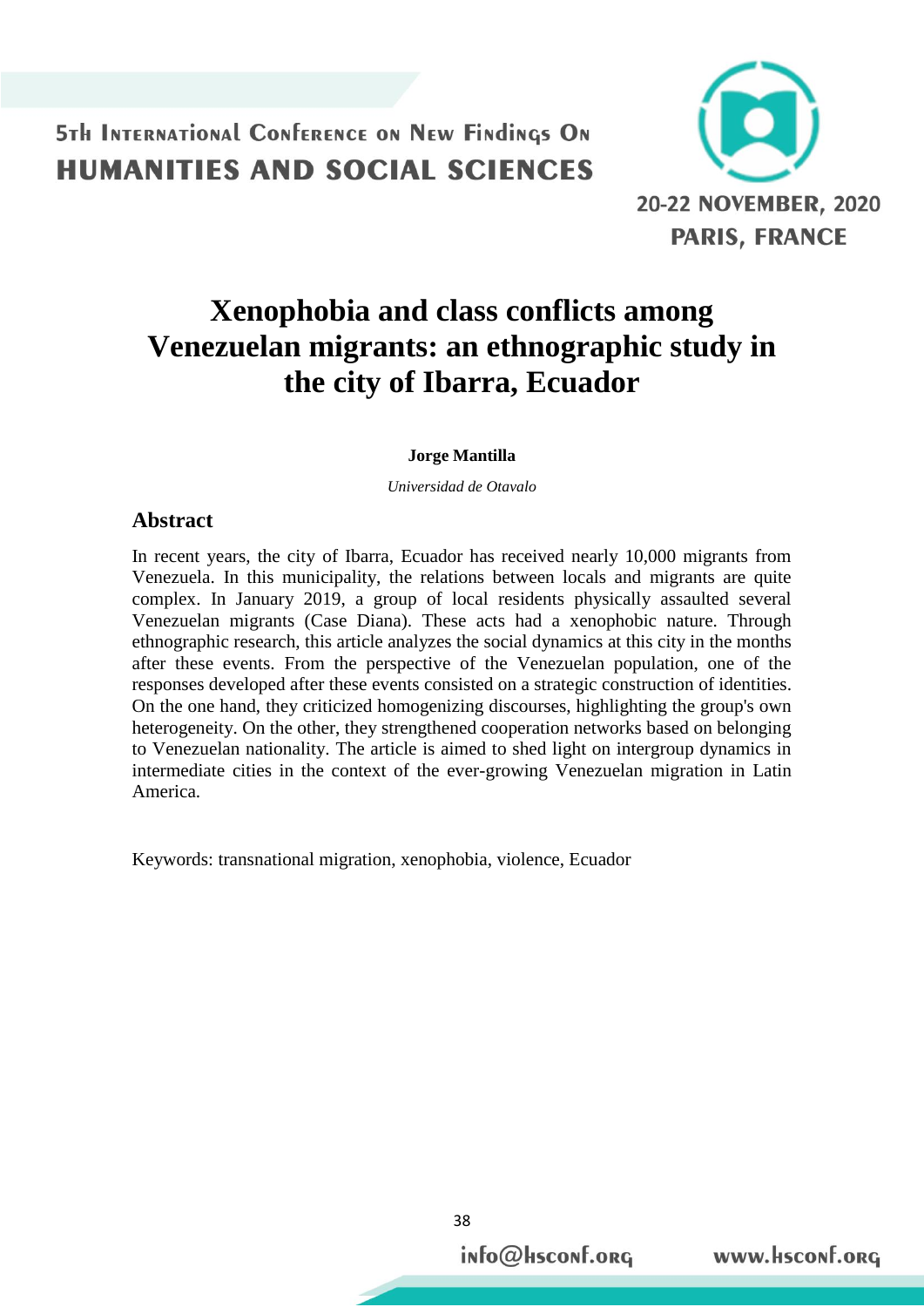

#### **Introduction**

Ibarra is a city of nearly 131,000 inhabitants, located in northern Ecuador, 73 kilometers from the Colombian border. Given its geographical position, this town has historically received some migratory flows of people from Colombia. In recent years there has also been a massive arrival of people from Venezuela. According to press data, in 2019 about 10,000 Venezuelan migrants lived in Ibarra.

These new migratory movements are not an isolated phenomenon, but rather respond to one of the greatest migratory crises in the recent Latin American history: the massive exodus of Venezuelan citizens to other countries in the region (Leónova, 2019). In the wake of the growing economic, social and political crisis in Venezuela, millions of people have turned to cross-border migration as a survival strategy (Palotti et al. 2020). Although the Venezuela crisis can be traced through time, the difficulties of this country have increased considerably during the government of Nicolás Maduro, due to multiple factors that include failed state policies and the collapse of oil prices ( Pantoulas and McCoy, 2019). Elements such as hyperinflation, insecurity, corruption or the poor quality of the health system have pushed living conditions in Venezuela to the limit. Consequently, the number of migrants from this country around the world has increased exponentially. According to UNHCR data, in 2015 approximately 695,000 people migrated from Venezuela; in 2019 the number increased to 4 million.

The arrival of Venezuelan migrants to Ibarra is a consequence of with these general trends. The Venezuelan migratory flows in this city began around 2015 and have increased considerably ever since. In the first years of this phenomenon, the profile of these migrants was generally associated with people with sufficient economic, social and professional capital. However, since approximately 2017 this profile began to diversify, due to the arrival of a large number of people from multiple regions of Venezuela, including migrants with limited economic resources and professional training.

The reactions of the local population to migration are complex and have changed over time. At the beginning of this migration, the perceptions of local population about migrants were quite positive; However, this changed radically in time, giving way to attitudes close to xenophobia. In January 2019 there was an unexpected turning point: a young Venezuelan migrant murdered his Ecuadorian partner on a street in downtown Ibarra. Although this event had no relation to the nationality of the criminal, this crime provoked a series of actions and narratives of xenophobic nature against the Venezuelan population. These events were named as the "Diana Case"

Understanding the dynamics associated with "the Diana Case" is fundamental for anthropology in Latin America, due to the importance of the Venezuelan migration for the region and especially for medium-sized cities like Ibarra. This article presents the results of an ethnographic study carried out in the months after these events, focusing on the responses of the migrant population. Following a theoretical orientation that emphasizes the strategic positionality in the construction of identities (Karam, 2020;

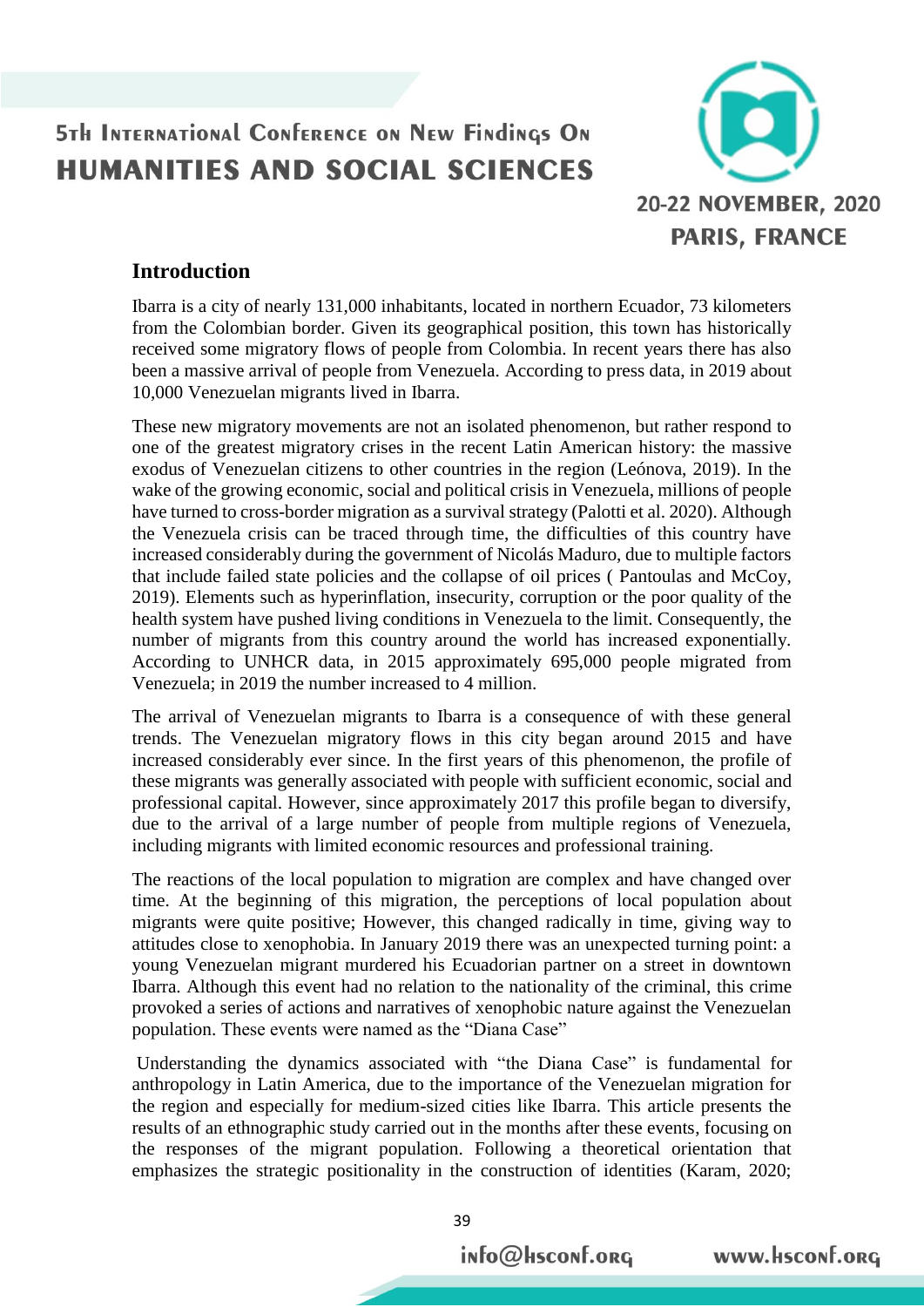

Lacy, 2007), the paper emphasizes two points: First, after these events there was an emergence of discourses whereby migrants seek to underline the heterogeneity of the Venezuelan community. Second, cooperation networks between migrants were maintained even after these events.

#### **Methodology**

This research had mainly an ethnographic approach (Pardo and Prato 2018; Beuving and De Vires 2015). The information was collected as part of a research project developed between January 2019 and January 2020. Data was collected through participant observation and 46 in-depth interviews (30 men, and 16 women). We used a snowball sampling to select our informants. Regarding ethnicity, most of the participants identify themselves as white or mestizo people. The information was collected in different parts of the city, not limited to a particular area or neighborhood.

#### **Theoretical perspectives on xenophobia and migratory identities**

In general terms, xenophobia has been defined in the academic literature as an antipathy or hate towards migrants or foreigners (Hjerm and Nagayoshi, 2011). The naturalization of negative attitudes, exaggerations and the language of hyperbole associated with xenophobia generates situations in which derogatory treatment of migrant populations becomes acceptable, facilitating hate speech, harassment, intimidation, social exclusion, economic exclusion and other forms abuse (Crush and Ramachandran, 2010). In recent times, where cross-border migration has become extremely prevalent, understanding the logics and structures associated with xenophobic discourses and practices is a fundamental task (Kraly and Hovy, 2020).

One of the common features of xenophobic narratives is the generation of a dichotomous worldview that separates local from foreign populations. Within these narratives, both groups are usually presented as homogeneous entities, with fixed characteristics. Therefore, the multiplicity of experiences, identities, and backgrounds of the migrant population is not considered. In this sense, homogenization is a constitutive element of the rationalities of xenophobia (Archakis, 2018).

In the academic literature, there are still theoretical developments that do not consider the diversity of migrant populations. For example, the theory of intergroup contact seeks to establish correlations between the number of migrants and the attitudes of the local population, sustaining that the higher the proportion of migrants in a locality, the lower the level of xenophobic attitudes (Wagner et al. 2020; Schlueter and Scheepers 2010). Likewise, threat theory studies the interactions between minority and majority groups, noting that the symbolic and real threats of migration can generate forms of intergroup anxiety or negative stereotypes among the local population (Landmann, Gaschler, & Rohmann, 2019; Harrison and Peacock 2010). In both theories, internal characteristics, and diversity of migrant populations is not considered.

info@Hsconf.org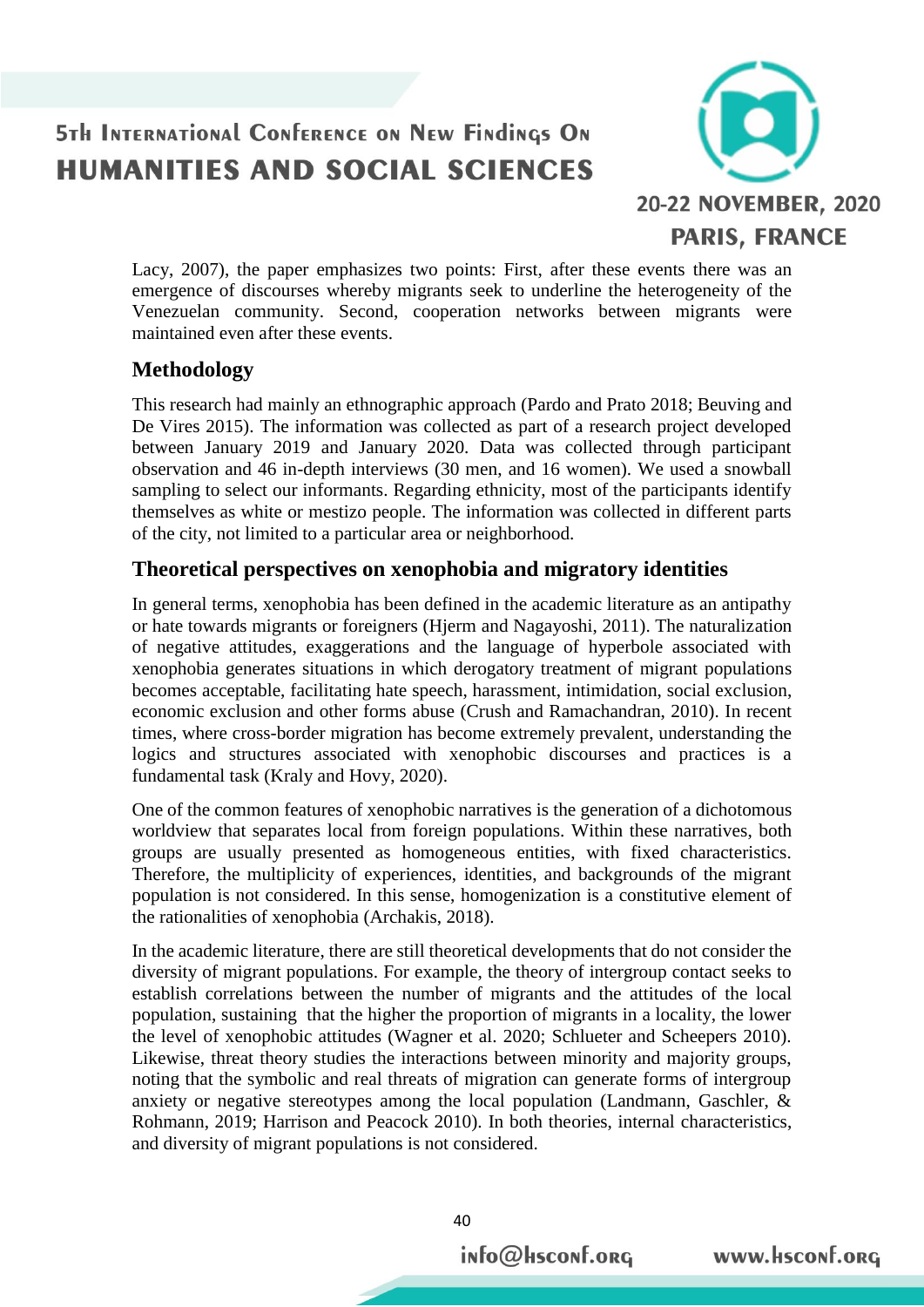

For this paper it is fundamental to adopt a theoretical approach that considers the interactions between migrant and local populations, while still considering the internal diversity and complexity of migrant groups. To this end, contemporary studies based on the inter-ethnic borders theory developed by Fredrik Barth (1998) are of great relevance. From this perspective, the construction of identities in migration contexts is developed based on complex negotiation processes in which individuals strategically construct and renegotiate their identities (Karam 2020; Lacy 2007). This strategic development of identities can be generated both at a discursive level, as well as through practices such as the creation of migratory networks (Deker and Engbersen 2014).

#### **Venezuelan migration in the city of Ibarra, Ecuador**

Of the nearly 300,000 Venezuelan inhabitants in Ecuador, approximately 10,000 are located in Ibarra (IOM, 2020). This city has a very limited economy, focused mainly on construction, internal trade, and textile production (INEC 2010). The arrival of Venezuelan migrants to this town is explained due to its geographical proximity to the border crossings with Colombia. This proximity facilitates the generation of a migration network that allows access to resources and information.

Most of the Venezuelan migrants in Ibarra is dedicated to commerce, both formal and informal. There are also professionals, in the areas of education and public health. In general, the situation for this group is not always straightforward. There are high levels of informal work with very low remuneration. Access to formal work is developed without respecting the minimum regulations regarding basic wages, working hours or other labor rights. Sexual exploitation is also relatively common.

The group of Venezuelan people in Ibarra is mostly young. Their social, economic and cultural backgrounds are quite diverse. This heterogeneity is especially marked in the socioeconomic sphere. At the beginning of this migration movement, most migrants had an economic, social or academic capital that facilitated a successful life within the city; However, over time this profile diversified widely, including people in more precarious conditions. The experiences of these groups are quite different.

Although there are no formal or legally constituted organizations that bring together this population, in practice, various internet platforms become spheres that serve the purpose of bringing together members of this group. In fact, only on Facebook there are 5 public groups aimed at Venezuelan people residing in Ibarra with more than 1,000 users each. As will be seen later, these groups play an important role in generating collaborative networks and a sense of imagined community (Anderson, 2006).

The interrelationships between Venezuelan and local residents are complex. Although Ecuador is a country whose constitution recognizes interculturality as one of its fundamental axes (Rodríguez Cruz, 2018), in practice, the development of intercultural policies has focused mainly on the various indigenous groups in the country, omitting the diversity generated from migration movements. In this sense, there are few public programs aimed at promoting intercultural relations between the local and foreign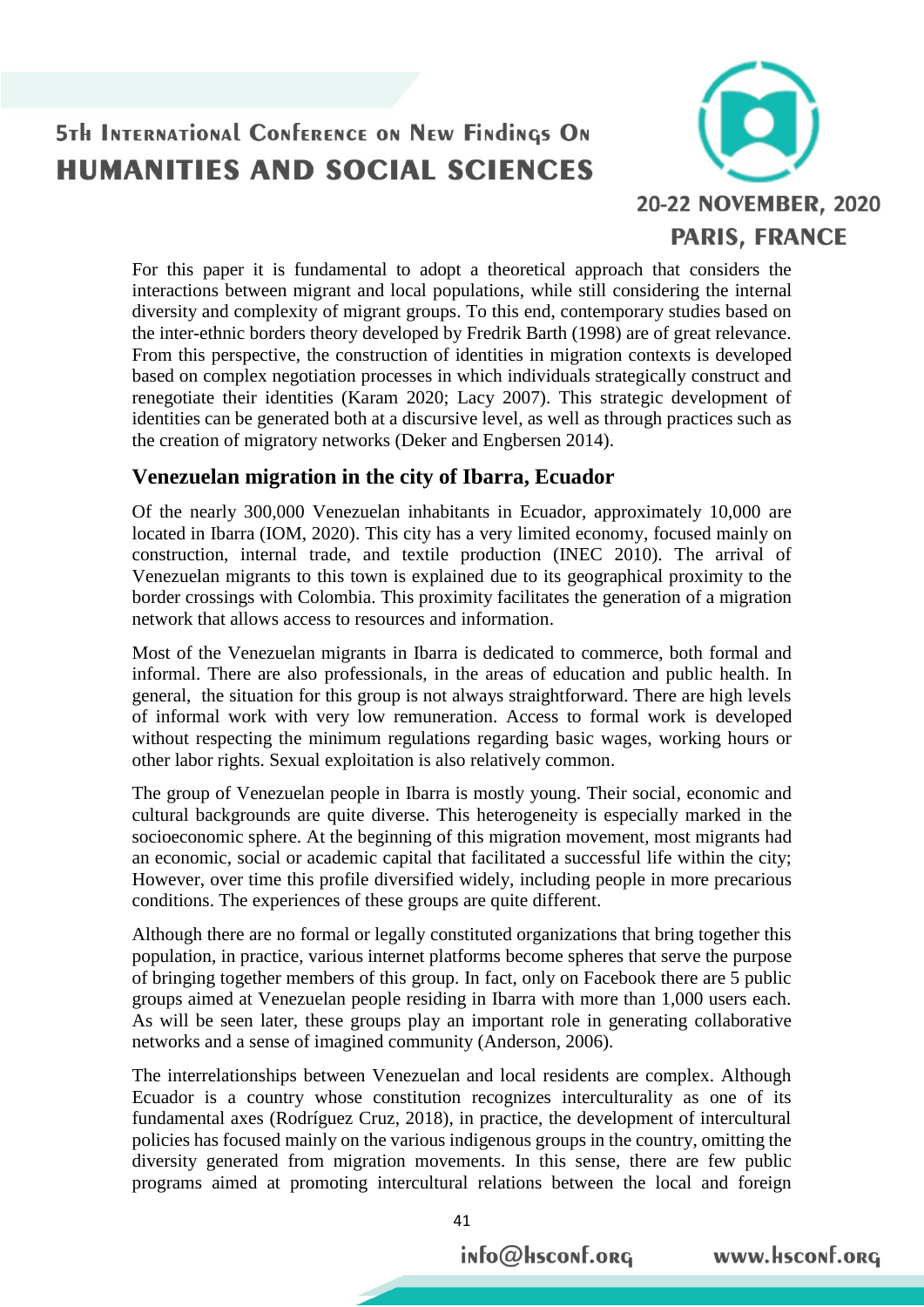

population. In Ibarra there are no areas inhabited exclusively by the Venezuelan population, which implies that the housing, labor, commercial, health or educational spheres are shared between locals and foreigners. This is possible by the use of common language (Spanish) among both groups.

Our fieldwork showed that migrants with more years living in Ibarra categorize the reception of the local population during the first years after their arrival as positive, emphasizing feelings of empathy and curiosity. In fact, for many their nationality actually facilitated their access to the labor market. With time - and the increase and diversification of migration in the city - these perceptions and attitudes began to change radically. Practices and discourses based on xenophobia began to be more common.

The daily life of the Venezuelan population living in the city of Ibarra was transformed from a series of violent events that occurred in January 2019. Information on this is presented below.

#### **Gender violence and xenophobia in Ibarra: "The Diana Case"**

On January 19, 2019, a case of gender violence occurred in Ibarra: a 22-year-old man kidnapped her partner -in a state of pregnancy- and stabbed her in one of the busiest streets in the city. This event was directly associated with gender violence. During these events, a crowd gathered around the kidnapper and his hostage, including bystanders, more than 20 police officers, and the media. Several people broadcasted the event live through social networks, so the events had a live coverage of thousands of people. After more than an hour of negotiations, the events ended in the death of the hostage due to a series of stab wounds. Although the motivations of the case are related to domestic and gender violence, the information on social networks and in various media emphasized a different element: the kidnapper had Venezuelan nationality, while the hostage was Ecuadorian. In the media, these events became known as "The Diana Case."

In the minutes after this murder, a small group of Ecuadorian residents walked through various streets of the city with the aim of expelling Venezuelan migrants from the area by means of violence. Several members of this mob entered some migrant residences, took their possessions and threw them into the street to light them with fire. Estefanía, a 31-year-old Venezuelan migrant, who witnessed the events remembers them in the following way:

*They forced the entrance of the building, but before we had already been following the live streaming of the event, but I saw people outside, because they said that Venezuelans get out of here! Murderers! And those strong accusations worried us, but We did not believe that this would transcend, and during the event we already had them at the gate. We freaked out so we turned off all the lights. As they listened as they came up with sticks and shouting obscenities, I thought of my*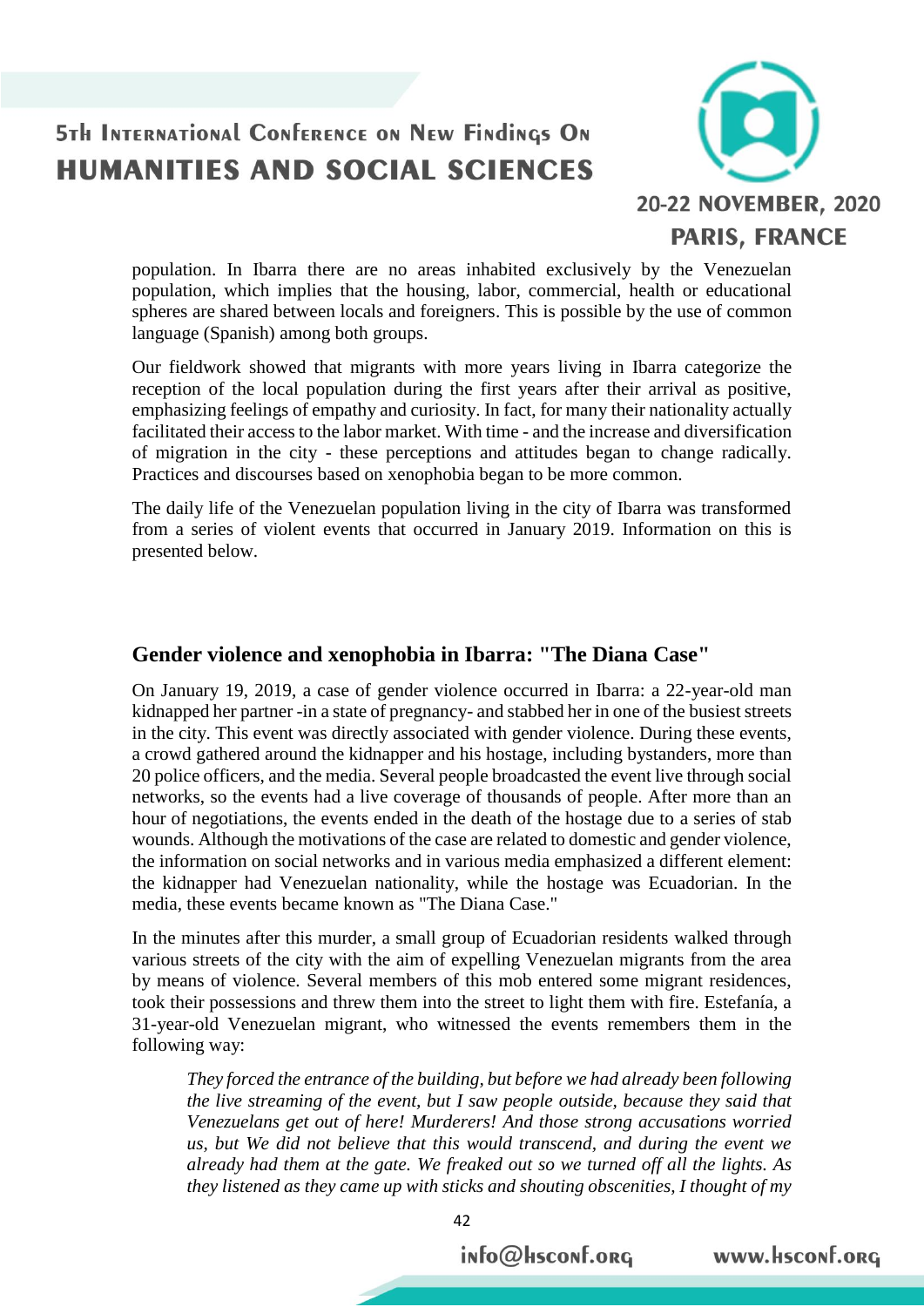

*daughter and thankfully at 9:00 p.m. she was asleep and did not hear anything. There were about 9 people in the building, but the number of people who went upstairs, broke down doors, smashed windows, entered the living room, burned clothes, threw the washing machine out the window, took a tablet, was they brought their working instruments, it was definitely the biggest and most exasperating scare. To think that your life tended by a thread and the male people inside the building would not have been able to cope with them, because they were willing to do anything (Estefanía, Personal Interview, March 2019).*

The xenophobic events of that night ended with material, economic and psychological losses. There were no injuries or deaths. In the following days, these events gained notoriety in local and international press, including media such as the New York Times. The events also had an impact on the political field: after a few days, the president of Ecuador, Lenin Moreno, expressed himself through Twitter in the following terms:

Ecuador is and will be a country of peace. I will not allow any antisocial to take it from us. The integrity of our mothers, daughters and companions is my priority. I have ordered the immediate formation of brigades to control the legal situation of Venezuelan immigrants on the streets, in the workplace and on the border. We analyze the possibility of giving a special permit to enter the country. We have opened doors for you, but we will not sacrifice anyone's safety. It is the duty of the Police to act harshly against delinquency and crime, and they have my support. We will apply the full weight of the law to those who did nothing in the face of violence, injustice and the exercise of criminal power.

The president's speech did not focus on the gender-based motivations of the events, but on the migratory situation of the aggressor. The literature has shown that social networks can become spaces for the dissemination of xenophobia (Martínez et al. 2019; Bursztyn et al. 2019). The dissemination of information through these media, especially from government officials, can facilitate xenophobic behaviors and narratives (Peterie and Neil, 2020). In this particular case, far from reducing the existing tension, the president's messages on social networks contributed to creating an atmosphere of concern among the Venezuelan community.

The daily life of the Venezuelan population was strongly affected during the days after these events. Their routines of work, school or recreation were changed due to the fear generated. In this regard, Eduardo, a migrant of approximately 40 years dedicated to commerce, reflects on the tension that exists in daily life during the weeks after these events:

(…) I just experience a few days of tension eh, it was very noticeable that many people left the city because there was simply much more rejection eh. The Ecuadorian people had already taken to the streets to protest, and there was aggression against Venezuelans who lived in their different homes, the burning of their clothes, their belongings, and all their things. That is, there were moments of

info@Hsconf.org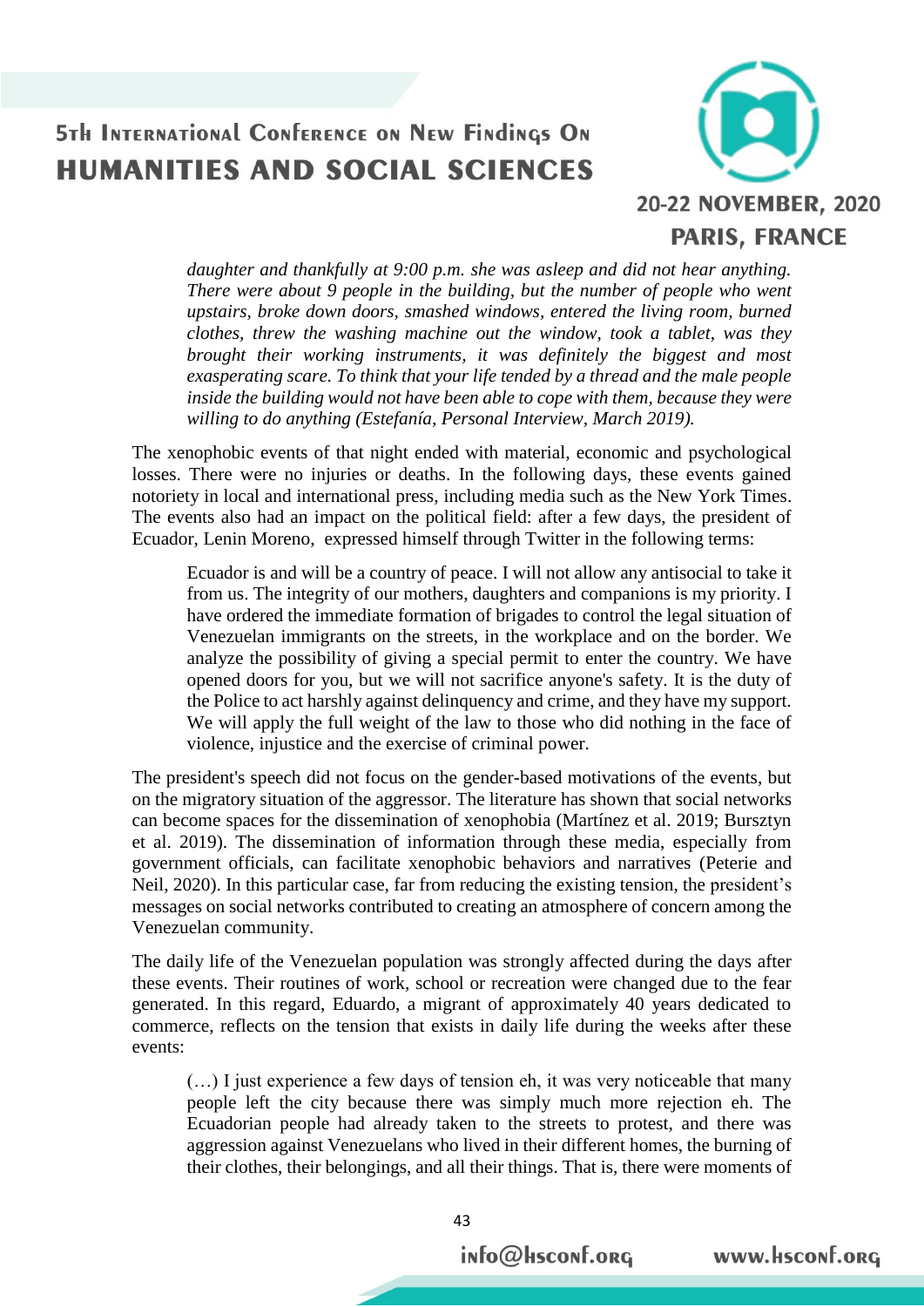

tension for many, they did not leave their homes, eh, for the simple fact of fear that they would attack them and all those things (Eduardo, Personal Interview, March 2019).

Although the acts of violence in the Diana Case were perpetrated by a small group, their effects were more general: a tension developed within the city that influenced the Venezuelan community, regardless of whether they had witnessed the acts of violence or not. In the following weeks, when accompanying several informants in their daily activities, changes in daily routines were observed, such as, for example, advancing the time to return home for fear of being alone at night. In other words, new patterns of care were created. For example, in the conversations held, Juan - a worker at a local electronics store - emphasized the effect of this situation on the children of migrants "after what happened in January for several days they were not taken (the children) to their schools, there are children who have been victims of bullying ". It would take several more weeks for these routines to return to normal cycles.

Far from representing an isolated event, the Diana Case was an expression of a growing trend of animosity and prejudice towards the Venezuelan population. The Diana Case created a liminal space that allowed the explicit development of violent attitudes towards migrants. These were not individual acts, but rather a type of collective violence that was intended to be justified as a response or "punishment" to a particular type of crime. Unlike other forms of collective violence documented in Ecuador such as lynchings, this response was not developed directly against the alleged aggressor but against the community to which he belongs, inscribing within the logic of homogenization typical of xenophobia.

These marked a turning point in the relations between social groups in Ibarra. The responses and consequences of these acts have been multiple. In the following, we analyze the narratives on heterogeneity and cooperation networks between migrants.

#### **Strategic positions: criticism of homogenization and participation in migrant networks from the Diana case**

A few months after the events of the "Diana Case" we found ourselves talking with Patricia, a migrant who arrived in Ibarra before 2015 and is dedicated to school teaching. While we were talking about the Diana Case, Patricia focused on rejecting these violent practices; her tone, however, changed as she discussed her opinions about her compatriots in Ibarra. "Here where I live used to be a very quiet place, but unfortunately some Venezuelans have made disasters, but not all of us are like that." Later, she continued to reflect on the existing differences within the migrant group, arguing that, if initially the reception by the local population was very good, these perceptions gradually deteriorated due to the arrival of new migrants. In a similar conversation with Lizeth, a 27-year-old Venezuelan migrant employed in the textile sector, expressed herself in these terms: "We are not all the same, we do not all have the same mentality." She then mentioned: "We came here with (…) the desire to move forward and to improve ourselves; and other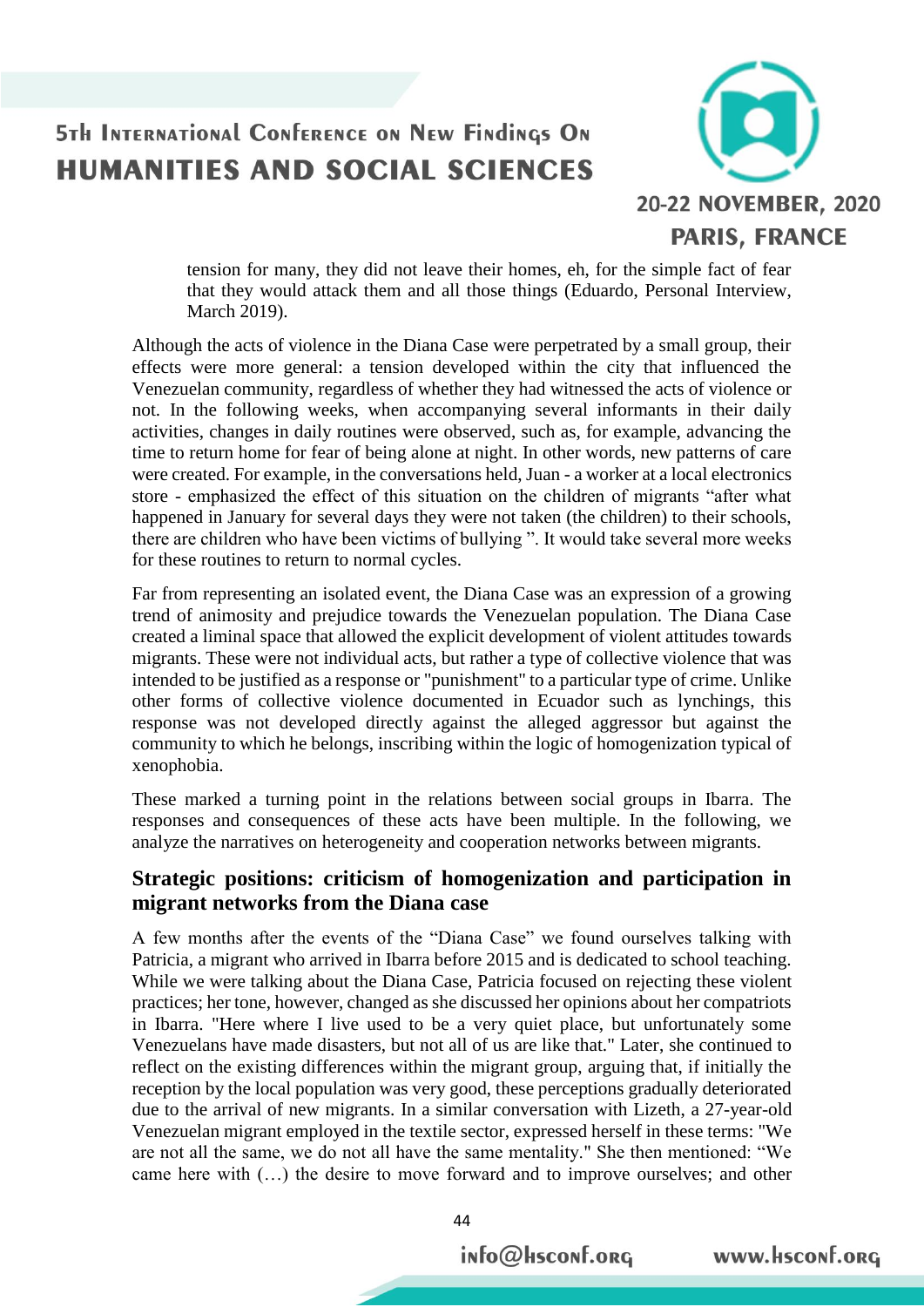

people because unfortunately their heads are badly damaged, because they arrive and want to have everything easy ". The narratives described in this paragraph emphasize the internal class and social divides between migrants. Their narratives criticized the homogenization of migrant populations that is quite common in the media and everyday life. From their standpoint, the xenophobic acts in the Diana Case could be explained by the fact that many people associated the characteristics of the murder with all migrants.

The migration literature has documented similar cases of differentiation processes. An example of this is the Cuban migration of the "Marielitos" in the United States. After the Cuban revolution, a first group of exiles left the island for economic or political reasons, generally being people with high economic or social capital. In 1980, however, a new group of approximately 125,000 migrants known as Marielitos arrived in the United States. This time it was not people of upper or middle social class, but of people "from the third world", with multiple social, economic and even criminal problems. This generated antipathy responses from the first group of Cuban migrants (Borneman 1986).

The articulation between xenophobic practices and discourses against homogenization by Venezuelan migrants can be understood from the processes of negotiation and construction of identity (Karam, 2020; Lacy, 2007; Barth, 1998). From this perspective, identity is not a fixed or static category, but rather a strategic construction subject to symbolic developments that redefine the relationships between members within and outside the group. In the city of Ibarra, this strategic flexibility allows the development of narratives that emphasize the heterogeneity of the group, but at the same time, allow migrants to maintain network connections based on belonging to a nationality.

First, narratives that point to the heterogeneity of the migrant group are quite common. In a strategic way, these discourses criticize homogenization practices that may be related to the existence of xenophobia (Conversi, 2009; Archakis, 2018). Migrants try to break with this homogeneous and static vision of identity. For example, in an interview Eduardo, a 40-year-old businessman, mentioned the following:

We all know that there are good people and bad people and unfortunately that person came with some mental imbalance due to the same situation that exists there in Venezuela, but we also have resilient people, wanting to get ahead, but not all Venezuelans come with the intention of doing harm, and we repudiate that situation that occurred with that Ecuadorian (Eduardo, Personal Interview, March 2019).

The violent events of the Diana Case create a framework in which breaking with homogenizing visions of migration became essential. It is important to note that migrants' narratives emphasize the heterogeneity of the group, however they maintain the importance of their Venezuelan nationality. In other words, there is a criticism of the homogenization of the group, but not of the very concept of belonging to a nationality. The following example expressed by a young Venezuelan dedicated to commerce is illustrative of what was expressed: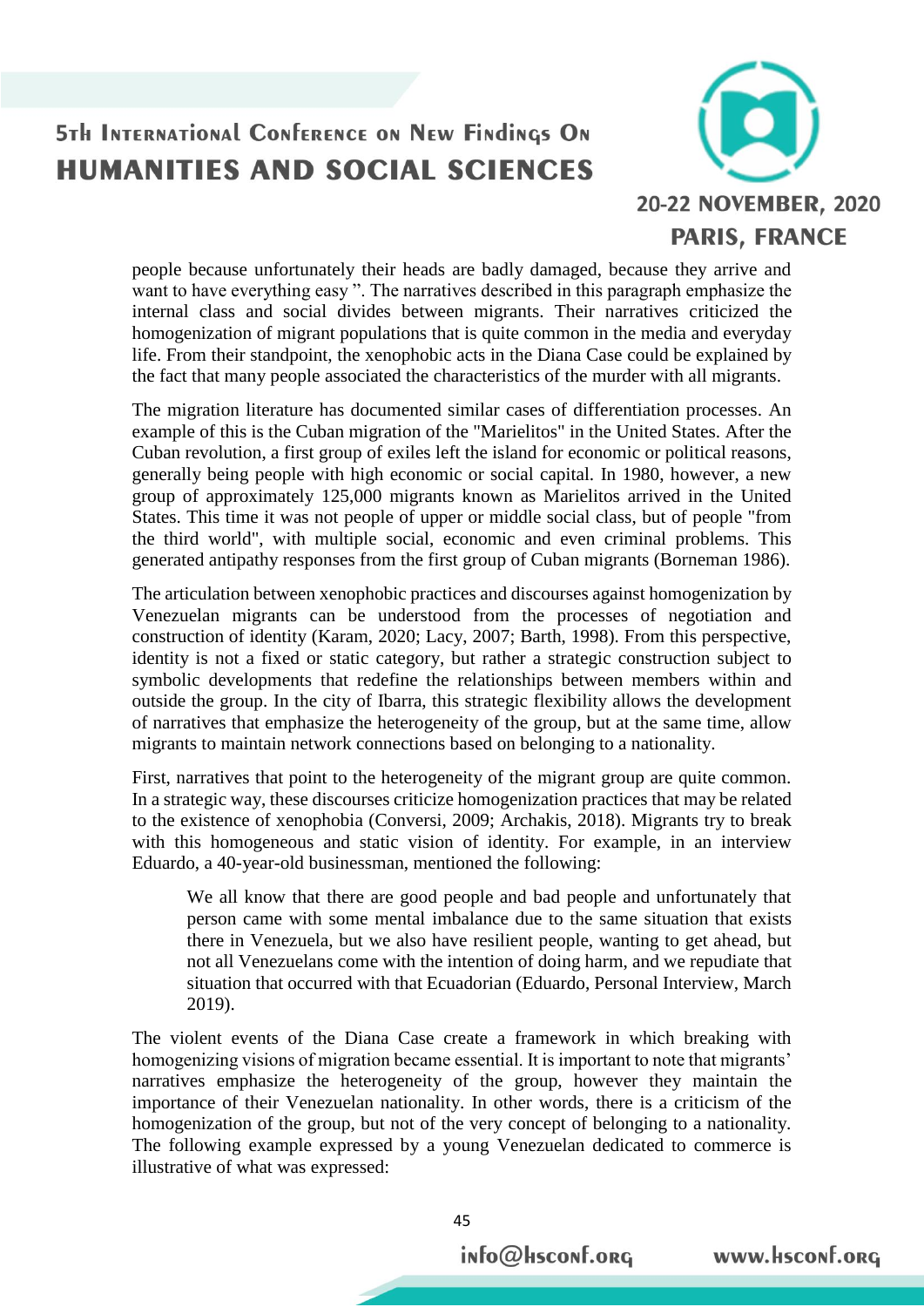

Well, in the time that I migrated, the Ecuadorian people were kinder, kind and respectful towards us Venezuelans, but now because of the things and the violence that has arisen in Ibarra and throughout Ecuador, the Venezuelan people no longer love us and we They are branded as violent, but in reality it is not like that, many of us are humble and we come in peace (Santiago, Personal Interview, June 2019).

Months after the Diana Case, the Ecuadorian government decided to make the visa requirement mandatory for the entry of Venezuelan citizens. According to decree 826, the visa would be mandatory as of August 26, 2019. In conversations with several of our informants, it was shown that this measure was not completely badly received by many members of the Venezuelan migrant community. Many people stated that generating more controls on the type of people who enter Ecuador is positive for the image of the migrants settled in the city. This position is exemplified in comments such as the following expressed by Juan, a worker in electronics sales:

I agree (with the measures adopted by the government), now for Venezuelans it is also a problem that criminals are here for us, it is a problem that Venezuelans are there smoking drugs in Pedro Moncayo Park, it is a problem not only for Ecuadorians The problem is also for the Venezuelans who are here working every day, earning a living, specifically. Because stigmatization includes everyone, they are going to put us all in that bag, so if the government can do something to control that, much better, and not only should the central government be there, there should also be local governments (Juan, Interview Staff, November 2019).

These discourses constitute a critique of homogenization, including migration policies. This is developed in a strategic way because although they emphasized differences, the feeling of belonging to the Venezuelan nationality is not questioned. Similar processes have been discussed by Lacy (2007) in relation to the assimilation of Afro-descendant people into upper-middle-class white communities in the United States. According to this author, despite the assimilation processes of this group, people maintained selective and strategic contacts with members of their own ethnic group. In the case of Venezuelan migration, identification based on nationality also allows for the maintenance of certain cooperation networks.

The literature has frequently studied the characteristics of contemporary migration through the lens of migratory networks, highlighting its importance in meeting the basic needs of migrants and facilitating the arrival of new members (Deker and Engbersen, 2014; Light, Bhachu and Karageorgis 2014; Stuart and Tylor, 2018). According to Arango (2017), migratory networks "transmit information, provide financial assistance, facilitate employment and accommodation, and provide support in multiple ways. By doing so, they reduce the costs and uncertainty of migration, and therefore facilitate it". In this sense, migratory networks are forms of social and cultural capital (Bourdieu 1999) that facilitate the living conditions of migrants and explain the formation of communities in certain geographical areas.

info@Hsconf.org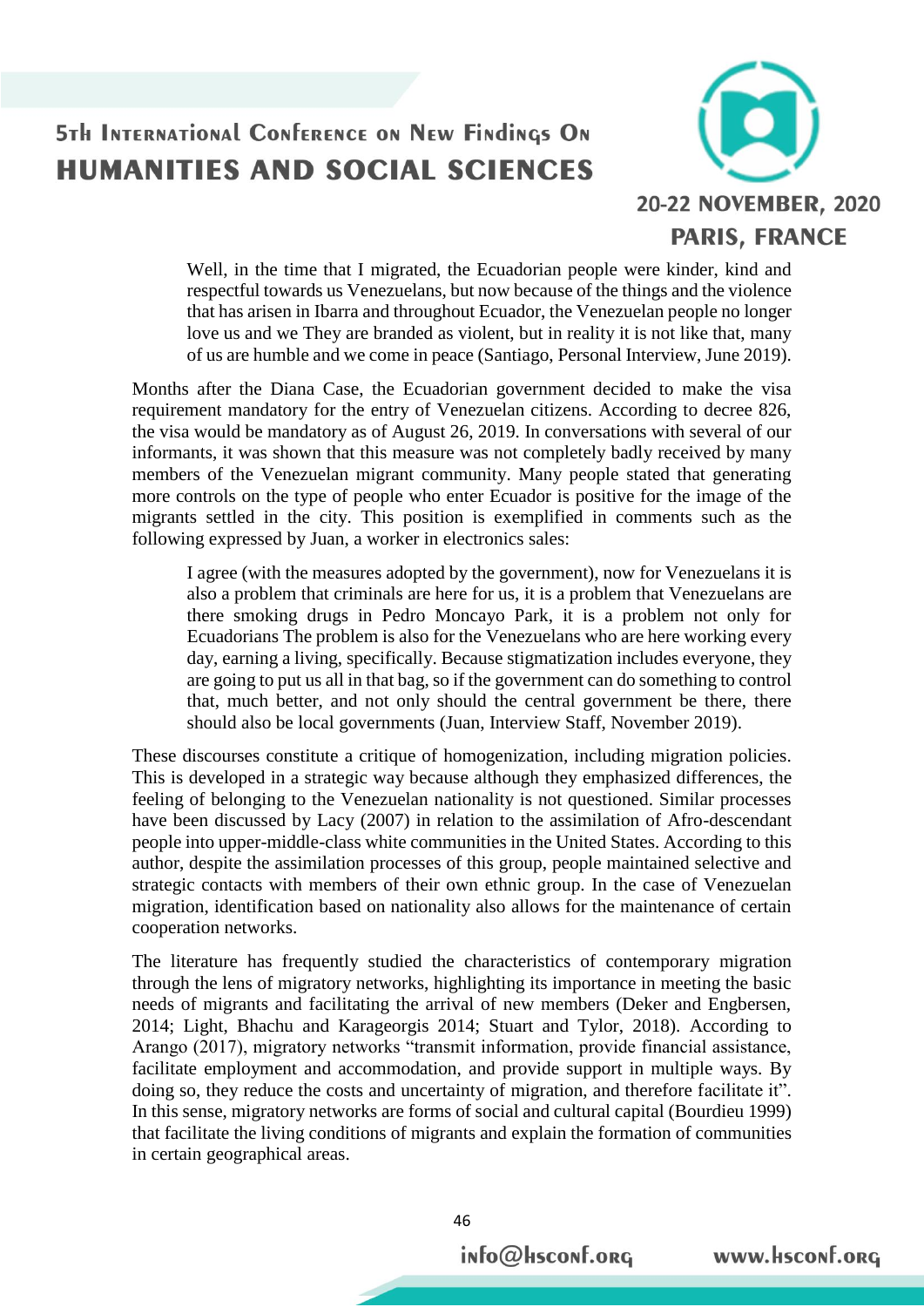

The city of Ibarra has certain cooperation networks between migrants, mainly focused on commercial and informal work, and on the exchange of information on living conditions, contacts, accommodation and job opportunities. In the case of the Venezuelan migration, these networks are based on their nationality. These forms of cooperation are developed both through face-to-face and in virtual spaces (internet). On digital platforms, sites such as Facebook have groups for Venezuelan migrants in Ibarra, with a number of members that in certain cases exceeds 15,000 people. These platforms become a space to generate contacts with other members of the community, or to strengthen ties established through presence. The information that flows on these platforms is valuable to function within the city or to maintain transnational links with the country of origin. For example, information on how to send remittances or medicines from Ibarra to Venezuela, accommodation or employment, or guides on bureaucratic processes. These networks are made up of people from different spaces, genders and social conditions. In practice, these networks are maintained through a constant exchange that goes from virtual to face-to-face, and vice versa.

For example, for Moisés, a young man currently engaged in informal commerce, these networks of friends facilitated his arrival to Ibarra. Although at first his interest was not to settle permanently in Ibarra, this network of contacts influenced his decision to settle in the city: "I did not have family here in Ibarra, but I did have friends who arrived before me (…) at first I did not know anything, my objective was not to stay in this city, I only came to experiment and find something better ". Belonging to these networks made it easier for him to find accommodation and develop his trade in commerce.

Through virtual spaces, access to these networks becomes extremely easy, since generally there are no filters that prevent the entry of new members. The basis of these various networks is belonging to the Venezuelan nationality. Nationality in this sense can be understood as an imagined community (Anderson 2006), which allows maintaining important ties even within transnational migration. After the events of the Diana Case, these networks have been maintained and strengthened with the arrival of new migrants. All this simultaneously with the discursive processes that try to establish a differentiation between members of the Venezuelan community. The sense of belonging to nationality as an imagined community allows these networks to function. At the same time, discourses are strategically generated that seek to break with the homogenization of this group in the face of xenophobic attitudes.

In this way, several of the responses to xenophobia regarding the Diana case can be understood through the strategic construction of identity. On the one hand, with discourses that emphasize heterogeneity, and on the other, maintaining cooperation networks based on belonging to a nationality. The discursive elements shows the interest in breaking with homogenizing visions about migration, which are related to the generation of hate and xenophobia. By emphasizing the heterogeneity within the group, the narratives presented represent a criticism of this type of system. All of this does not prevent the development of transversal cooperation networks.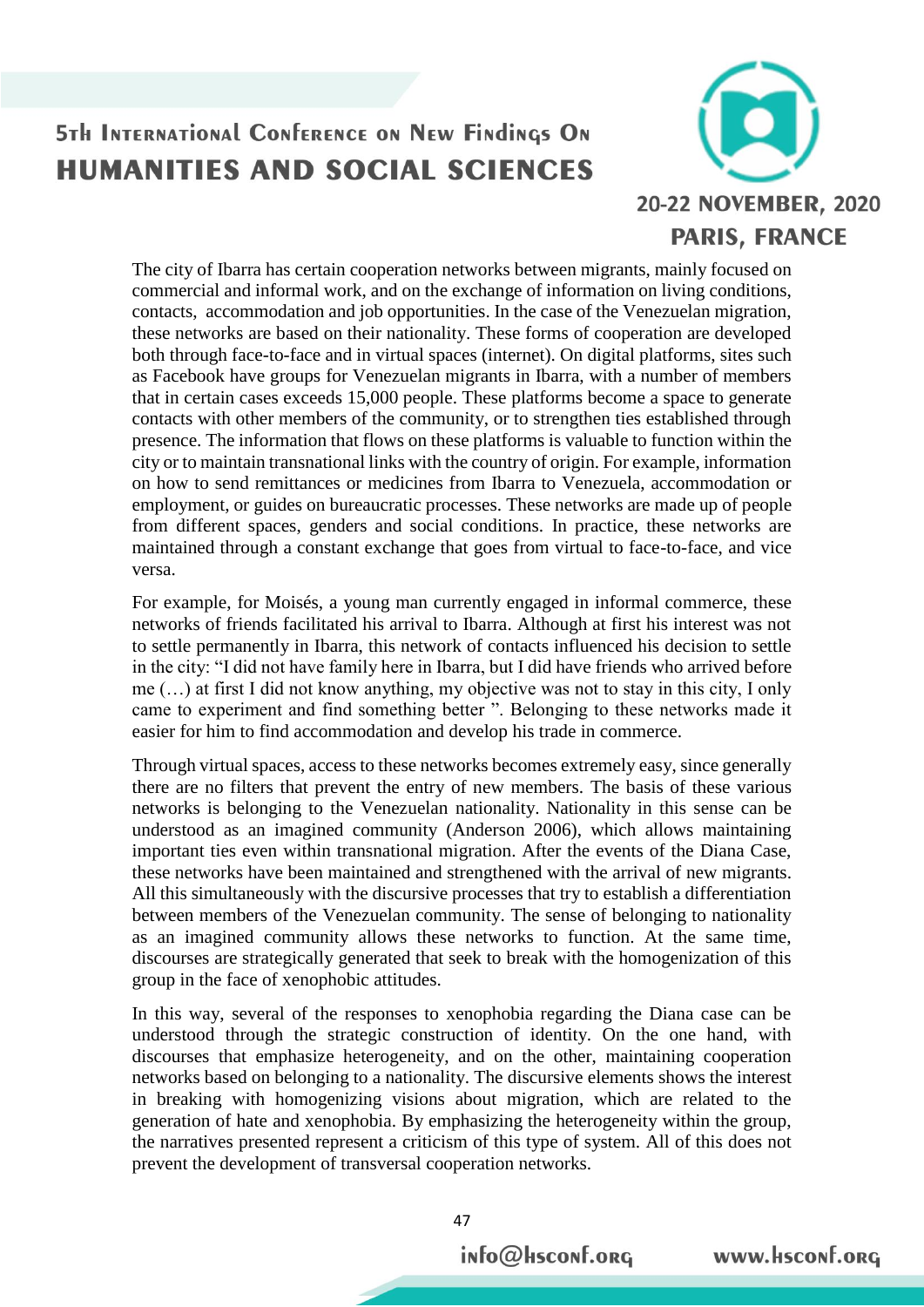

Authors such as Papastergiradis (2018) have demonstrated the analytical problems of understanding identity in migration contexts in terms of essential identities, since these visions are based on basic opposition, which obstruct the analysis of the diversity and complexity existing within each of these groups. In this sense, categories such as "ethnic" (Wallendorf and Reilly 1983), commonly used in the literature on migration, are not adequate to understand this population, because they theoretically homogenize diverse groups. In this article it has been seen how, in the face of the complex panorama posed by xenophobia, the migrants settled in the city of Ibarra strategically emphasize the heterogeneity of the group, while maintaining collaborative relationships

#### **Conclusions**

Migration is a complex and constantly changing phenomenon. The interrelationships between locals and migrants in cities like Ibarra are not straightforward. The events of the Diana case presented in the article constitute a form of externalization of xenophobic attitudes. In this context, the construction of migratory identities develops in a strategic way. On the one hand, a critique of the homogenizing rationality of xenophobic discourses is developed, whereby migrants emphasizing the heterogeneity of their community. These discourses are a critique of the homogenizing visions of migrant groups present not only in everyday life, but also in academic spaces. On the other hand, collaboration networks based on belonging to a nationality are maintained either through face-to-face or virtual spaces, since these networks constitute an important input for migratory life.

The current crisis in Venezuela has led to one of the largest migratory movements in South American history. This migratory phenomenon has had implications even within spaces that were traditionally outside the dynamics of mass migration, including border cities such as Ibarra. For these cities, this type of migration generally constitutes an unexpected phenomenon, for which there was no planning. The symbolic dynamics and the interaction between groups within these spaces are complex and deserve to be studied in depth from anthropology. The analysis on discourses of heterogeneity, cooperation networks and xenophobia presented in this article seeks to contribute precisely to strengthening this field of studies.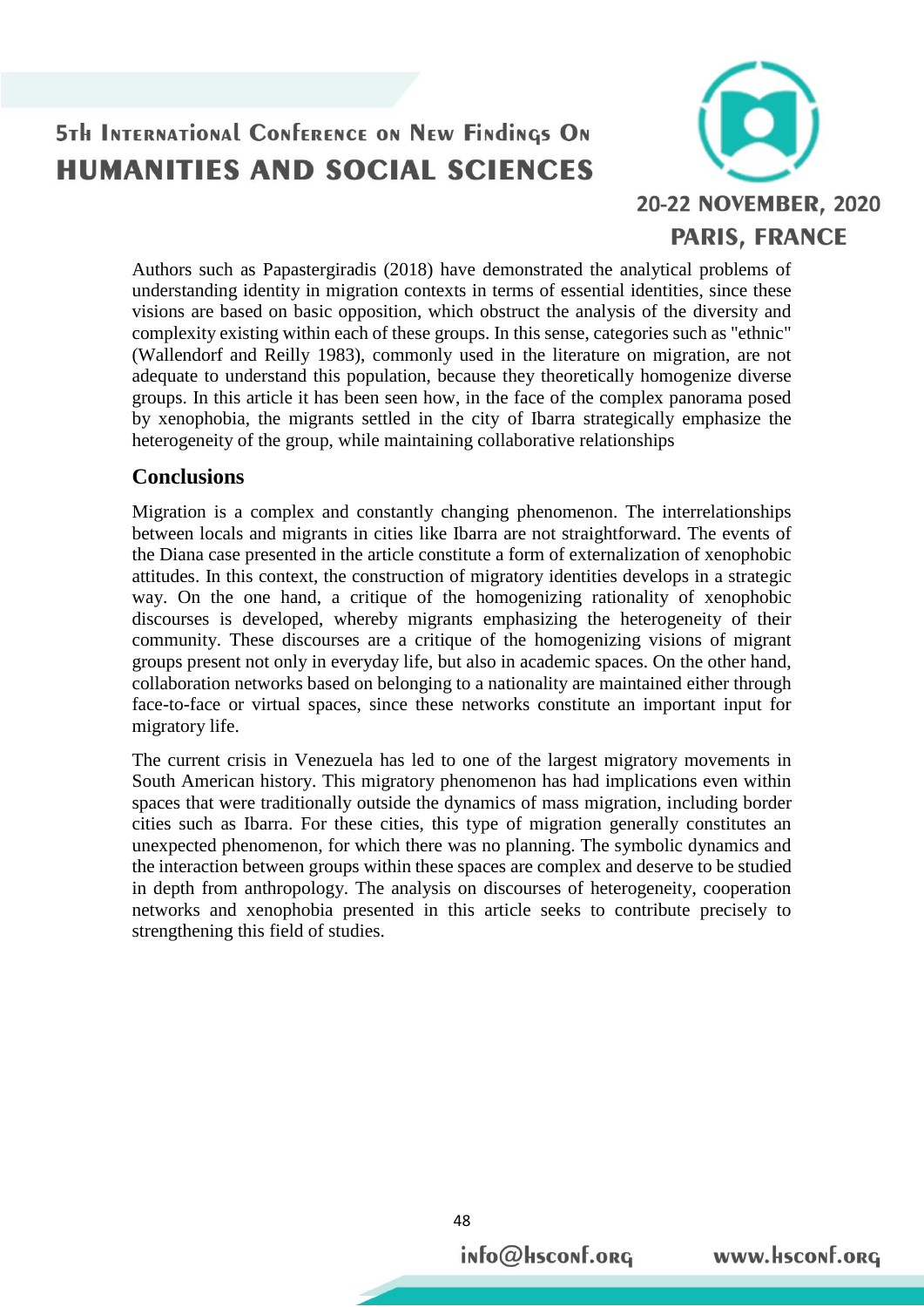

#### **References**

Arango, J. (2017). Theories of international migration. In International migration in the new millennium, ed. Daniele Joly, 25-45. Abingdon: Routledge.

Anderson, B. (2006). Imagined Communities Reflections on the Origin and Spread of Nationalism. Routledge.

Archakis, A. (2018). The Representations of Racism in Immigrant Students' Essays in Greece: The 'Hybrid Balance' between Legitimizing and Resistance Identities. Pragmatics. https://doi.org/10.1075/prag.16016.arc

Arrocha, W. (2019). Combating Xenophobia and Hate through Compassionate Migration: The Present Struggle of Irregular Migrants Escaping Fear and Extreme Poverty. Crime, Law and Social Change 71 (3): 245–60. https://doi.org/10.1007/s10611- 019-09833-w

Barth, F. (1998). Ethnic Groups and Boundaries: The Social Organization of Culture Difference. Boston: Little, Brown

Beuving, J & De Vries, G. (2015). Doing qualitative research: The craft of naturalistic inquiry. Amsterdam: Amsterdam University Press.

Botia, A. (2019). The Venezuelan Diaspora: Toward a New Understanding of Forced Migration. Tesis doctoral, Vanderbilt University.

Borneman, J. (1986). Emigres as Bullets/Immigration as Penetration Perceptions of the Marielitos. The Journal of Popular Culture. https://doi.org/10.1111/j.0022- 3840.1986.2003\_73.x.

Bourdieu, P. (1999). Las formas de capital. Lima: Editorial Piedra Azul.

Bursztyn, L., Egorov, G., Enikolopov, R. & Petrova, M. (2019). Social media and xenophobia: evidence from Russia. Nber Working Paper: 1.27.

Cervone, E., & Rivera, F. (1999). Ecuador Racista Imágenes e Identidades. Flacso, Ecuador

Conversi, D. (2009). Cultural Homogenization, Ethnic Cleansing, and Genocide. The International Studies Encyclopedia. https://doi.org/10.13140/RG.2.1.2623.5603

Crush, J. & Ramachandran, S. (2010). Xenophobia, International Migration and Development. Journal of Human Development and Capabilities. 11 (2): 209–28. https://doi.org/10.1080/19452821003677327

Dekker, R. & Engbersen, J. (2014). How social media transform migrant networks and facilitate migration. Global Networks. 14, no. 4: 401-418.

info@Hsconf.org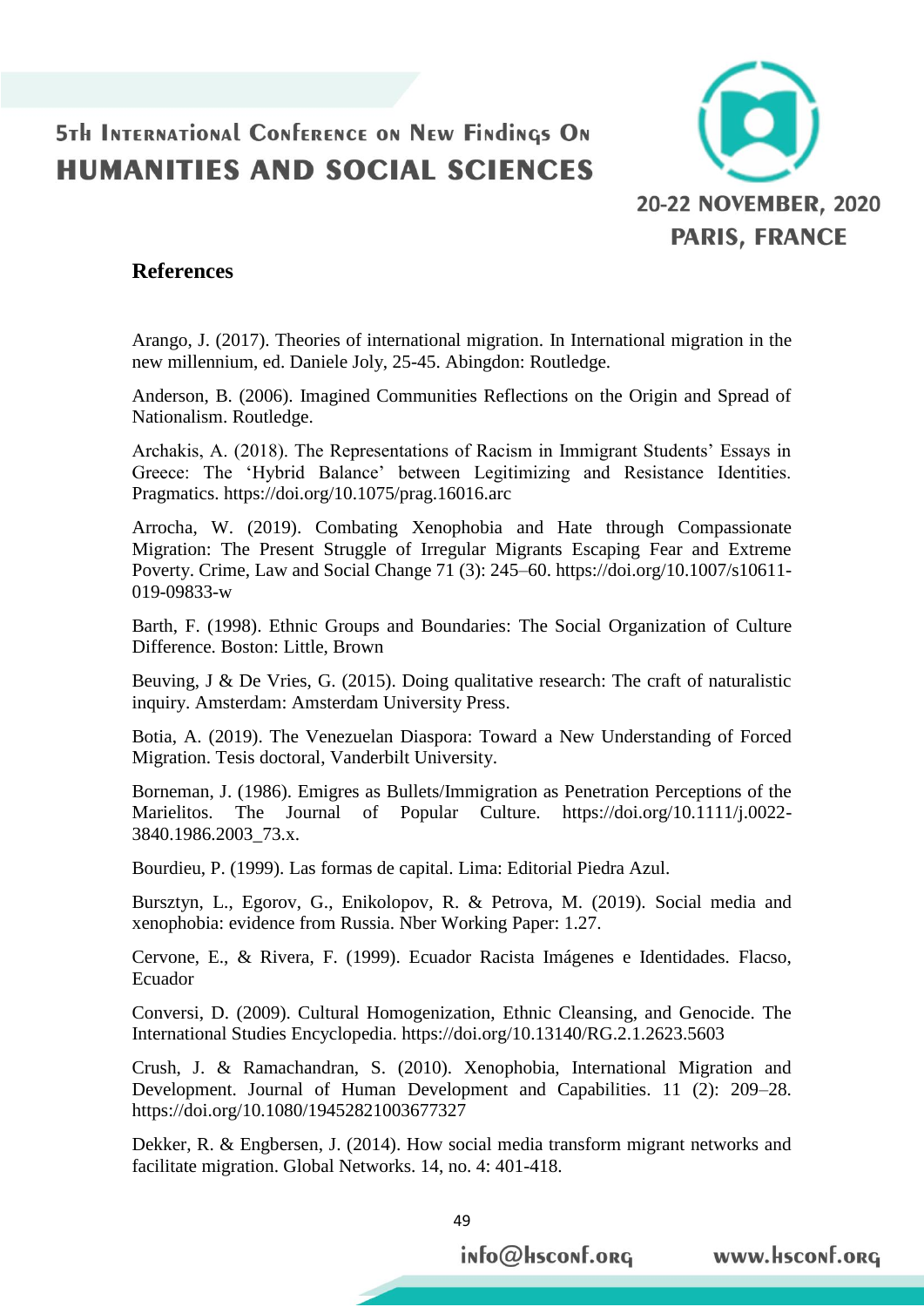

Dunn, K., Klocker, N. & Salabay, T. (2007). Contemporary Racism and Islamaphobia in Australia: Racializing Religion. Ethnicities. https://doi.org/10.1177/1468796807084017.

Frías-Vázquez, M., & Arcila, C. (2019). Hate Speech against Central American Immigrants in Mexico: Analysis of Xenophobia and Racism in Politicians, Media and Citizens. In ACM International Conference Proceeding Series. https://doi.org/10.1145/3362789.3362850.

Haegel, F. (2000). Xenophobia on a suburban Paris housing estate. Patterns of prejudice 34, no. 1: 29-38.

Harris, S., Findley, D., & Noyes, K. (2018). The Economic Roots of Anti-Immigrant Prejudice in the Global South: Evidence from South Africa. Political Research Quarterly. https://doi.org/10.1177/1065912917734062.

Herrera, G., & Torres, A. (2005). La migración ecuatoriana: transnacionalismo, redes e identidades. Quito: Flacso.

Hjerm, M, & Nagayoshi, K. (2011). The Composition of the Minority Population as a Threat: Can Real Economic and Cultural Threats Explain Xenophobia? The Evolution of Prejudice View Project Research on Social and Institutional Factors Affecting Anti-Immigrant Attitudes in Japan View Project. International Sociology. 26 (6): 815–43. https://doi.org/10.1177/0268580910394004.

INEC. 2010. Censo de Población y vivienda. Quito: INEC.

Karam, R. (2020). Becoming American by Becoming Muslim: Strategic Assimilation among Second-Generation Muslim American Parents. Ethnic and Racial Studies. https://doi.org/10.1080/01419870.2019.1578396.

Kirksey, E, y Helmreich, S. (2010). The Emergence of Multispecies Ethnography. Cultural Anthropology. https://doi.org/10.1111/j.1548-1360.2010.01069.x.

Kraly, E., & Hovy, B. (2020). Data and Research to Inform Global Policy: The Global Compact for Safe, Orderly and Regular Migration. Comparative Migration Studies. https://doi.org/10.1186/s40878-019-0166-y.

Lacy, K. (2007). Blue-Chip Black: Race, Class, and Status in the New Black Middle Class. Contemporary Sociology: A Journal of Reviews https://doi.org/10.1177/009430610803700411.

Landmann, H., Gaschler, R. & Rohmann, A. (2019). What Is Threatening about Refugees? Identifying Different Types of Threat and Their Association with Emotional Responses and Attitudes towards Refugee Migration. European Journal of Social Psychology. 49 (7): 1401–20. https://doi.org/10.1002/ejsp.2593.

Leónova, O. (2019). Problemas de migración y litigios territoriales crisis migratoria en latinoamérica. Iberoamerica 3.

50

info@Hsconf.org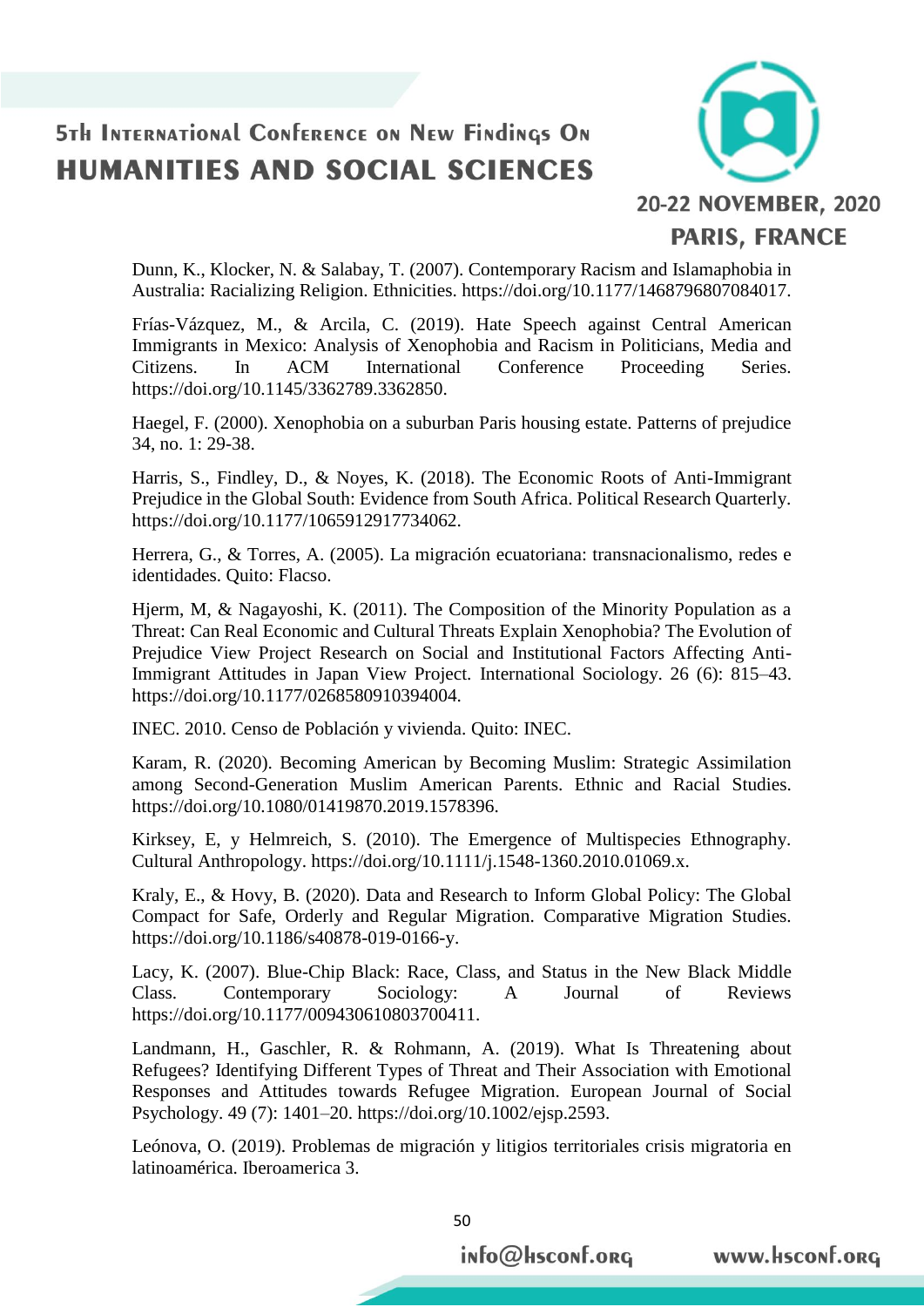

Light, I., Bhachu, P. y Karageorgis, P. (2017). "Migration networks and immigrant entrepreneurship". En Immigration and entrepreneurship, editado por Parminder Bhachu, 25-50. Abingdon: Routledge.

Martínez, L, Ortega, P., Martínez, M. & Rengifo, M. (2019). Discursos de odio: una epidemia que se propaga en la red. Estado de la cuestión sobre el racismo y la xenofobia en las redes sociales. Mediaciones Sociales 18: 25-43.

Martínez Novo, C. (2018). Ventriloquism, Racism and the Politics of Decoloniality in Ecuador. Cultural Studies. https://doi.org/10.1080/09502386.2017.1420091.

McLaren, L. (2002). Public Support for the European Union: Cost/Benefit Analysis or Perceived Cultural Threat? Journal of Politics. 64 (2): 551–66. https://doi.org/10.1111/1468-2508.00139.

Meijl, T. (2008). Culture and Identity in Anthropology: Reflections on 'unity' and 'Uncertainty' in the Dialogical Self. International Journal for Dialogical Science. 3 (1): 165–90.

OIM. 2020. Monitoreo de flujo de población venezolana. Ecuador. Quito: OIM.

Palotti, J., Adler, N., Morales-Guzman, A., Villaveces, J., Sekara, V.,

Pantoulas, D., & McCoy, J. (2019). Venezuela: An Unstable Equilibrium. Revista de Ciencia Politica. https://doi.org/10.4067/S0718-090X2019000200391.

Papastergiadis, N. (2018). The turbulence of migration: Globalization, deterritorialization and hybridity. Hoboken: John Wiley & Sons.

Pardo, I., y Giuliana, P. (2018). The Palgrave handbook of urban ethnography. New York: Palgrave Macmillan.

Radcliffe, S. (2015). Dilemmas of Difference: Indigenous Women and the Limits of Postcolonial Development Policy. Durham: Duke University Press.

Van Ramshorst, J. (2020). Studying Migration in the Time of Trump: Power, Positionality, and Formal Politics in the Field. Professional Geographer. https://doi.org/10.1080/00330124.2019.1662819.

Rodríguez Cruz, M. (2018). Construir La Interculturalidad. Políticas Educativas, Diversidad Cultural y Desigualdad En El Ecuador. Íconos - Revista de Ciencias Sociales. https://doi.org/10.17141/iconos.60.2018.2922.

Roitman, K, and Oviedo, A. (2017). Mestizo Racism in Ecuador. Ethnic and Racial Studies. https://doi.org/10.1080/01419870.2016.1260749.

Schlueter, E, & Scheepers, P. (2010). The Relationship between Outgroup Size and Anti-Outgroup Attitudes: A Theoretical Synthesis and Empirical Test of Group Threat- and

51

info@Hsconf.org